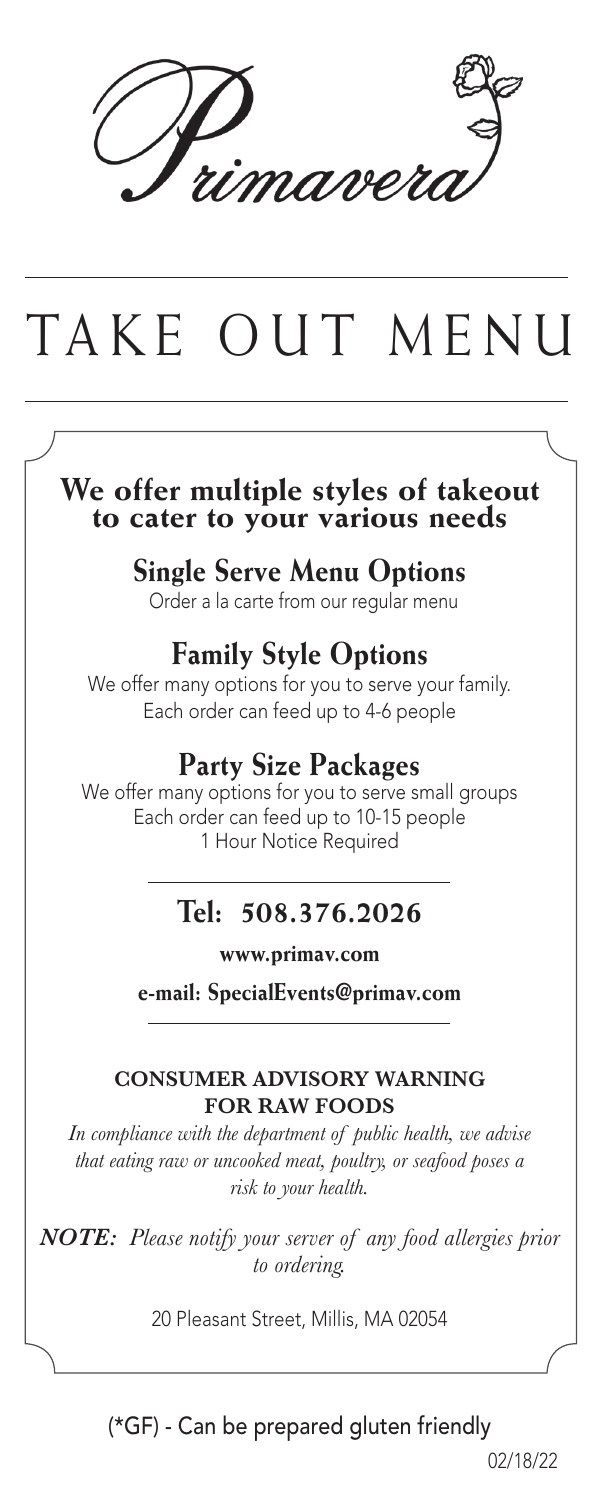#### APPETIZERS **Arancini 12**

Risotto, ground beef, prosciutto and peas, lightly breaded, pan fried, served with marinara

**Calamari Fritti 14** Fresh squid lightly breaded and pan-fried tossed with pepperoncini and served with a lemon caper aioli sauce

**Chicken Parm Egg Rolls 12** 

Served with tomato cream vodka sauce **Monster Sticks 10** Homemade breaded mozzarella, fried, served with marinara

#### **Coconut Shrimp 14**

**Coconut Chicken 12** Panko crusted tempura shrimp or chicken, pan fried and served with raspberry dipping sauce

**Brick Oven Crazy Wings** (bone-in or boneless) **14** Choice of classic chicken wings, sweet honey glazed or buffalo

**Prince Edward Island Mussels 12 (\*GF)** Chopped tomato, celery, garlic, scallions, butter, wine, Dijon, cream, served with crostini

**Crispy Brussels Sprouts 10 (\*GF)** Brussels sprouts, crispy smoked bacon, toasted pumpkin seeds, sea salt, garlic, and aioli

**Toasted Ravioli 10** Lightly breaded cheese ravioli served with tomato sauce

## PIZZA- *(Small is 10", Large is 14")*

**Tri Roasted Pepper 15 / 19** Garlic spread, fresh tomato, roasted tri pepper, fresh basil, and ricotta

**Fig and Goat Cheese 16 / 20** Fig, goat cheese, arugula and prosciutto

#### **Margarita 16 / 20**

Fresh mozzarella, plum tomato sauce and fresh basil

**Sopressatta 16 / 20**

Tomato sauce, mozzarella, sopressatta and caramelized onion

**Rustica 16 / 20** Tomato sauce, prosciutto, caramelized onions, ricotta, goat cheese, fresh basil

**Bianca Formaggi 16 / 20**

Olive Oil, fresh roasted garlic, fresh basil, bufala mozzarella,<br>ricotta, goat cheese, and Parmesan

**Meat Lovers 15 / 19** Tomato sauce, Mamma's Mini Meatballs, sausage, pepperoni and mozzarella cheese

**Cheese or Create Your Own Pizzetta 12 / 15**

Each topping add ~ **1**

Artichoke hearts, Bacon, Broccoli, Caramelized Onions, Eggplant, Gorgonzola, Grilled chicken (4.00), Mushrooms, Onions, Peppers, Pepperoni, Pepperoncini, Prosciutto (\$4), Ricotta (3.00), Roasted peppers, Sausage, Spinach, Sundried Tomato (3.00), Tomato

### KIDS MENU

**Chicken Fingers & Fries 10 Ziti & Meatballs 10 Ravioli Marinara 10**

**Ravioli & Meatballs 10 Ziti with Butter 8 Kids Mac & Cheese 10**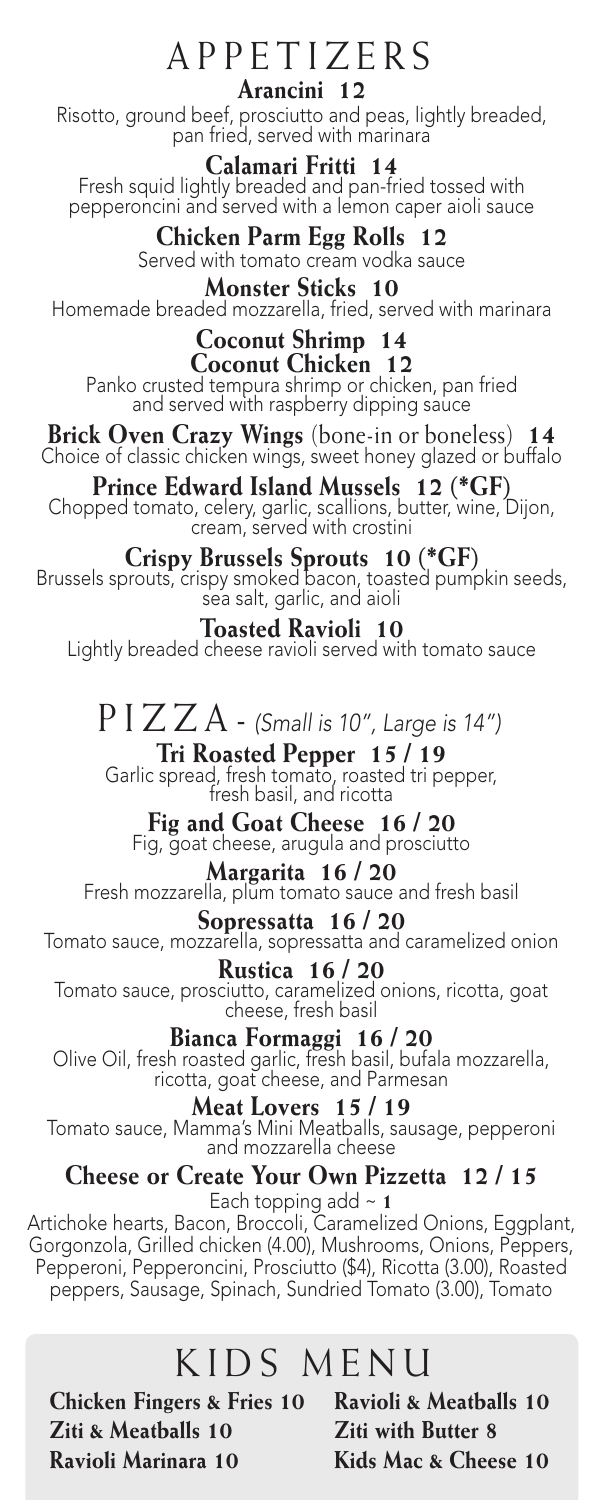### SPECIALTY SALADS

#### **Burrata, Grilled Asparagus & Prosciutto 14**

Fresh burrata mozzarella, arugula, grilled asparagus, parma prosciutto, Heirloom tomato, cucumber, focaccia crostini, and lemon vinaigrette

#### **Caprese Fresca 12**

Grilled crostini, vine ripe tomato, fresh mozzarella,<br>olive oil, arugula, fresh basil

#### **Harvest Salad 14 (\*GF)**

Mixed greens, arugula, seasonal berries, toasted pumpkin seeds, walnuts, beets, goat cheese, lemon vinaigrette

#### **Caesar Salad 12 (\*GF)**

Fresh Romaine lettuce, Romano cheese, anchovy filets & our classic Caesar dressing

#### **Radicchio Misto 12 (\*GF)**

Mixed greens, radicchio, grape tomato, caramelized onions, bacon, gorganzola, orange poppyseed dressing

#### **Mediterranean Greek Salad 12 (\*GF)**

Crisp romaine, feta cheese, pepperoncini, Kalamata olive,<br>tomato, red onion, and Greek dressing

#### **Apple Walnut Salad 12 (\*GF)**

Crisp greens, spinach, sundried cranberries, gorgonzola, apples, avocado, walnuts & cranberry vinaigrette

#### **The Wedge 12 (\*GF)**

Iceberg wedge, topped with blue cheese dressing, crumbled gorgonzola, bacon, walnuts, grape tomatoes

#### *Add any of the following to any salad*

Pan Fried Eggs 4 Grilled Shrimp Skewer 10 Grilled Chicken 6 Crispy Calamari 7 Grilled Vegetable 6 Crispy Chicken 6 BBQ Steak Tips 12 Burrata mozzarella 6 Sirloin Burger 8

### BURGERS & PANINI

*Served with homemade onion rings, fries, mac & cheese (add \$2) tater tots (add \$2) side caeser (add \$2)*

#### **Prima Burger 14**

Chop sirloin burger, lettuce, tomato, bacon, onion and cheese

#### **Cowboy Burger 14**

Chop sirloin burger, gorgonzola, caramelized onions and Marsala crimini mushrooms

#### **Fried Egg Burger 14**

Chop sirloin burger, fried egg, bacon, avocado, and cheese

#### **Crispy Chicken Caprese 14**

Chicken cutlet, roasted peppers, tomato, fresh bufala mozzarella, arugula, prosciutto, on a baguette

#### **Santino's Steak & Cheese 14** Shaved sirloin, American cheese, baguette

**Steak Bomb 16** Shaved sirloin, peppers, onions, mushrooms, American cheese, baguette

#### **Meatball Provolone 12**

Mamma's homemade meatballs, marinara and provolone cheese

#### **Chicken or Eggplant Parm Panini 12**

Chicken cutlet or eggplant, marinara, mozzarella, baguette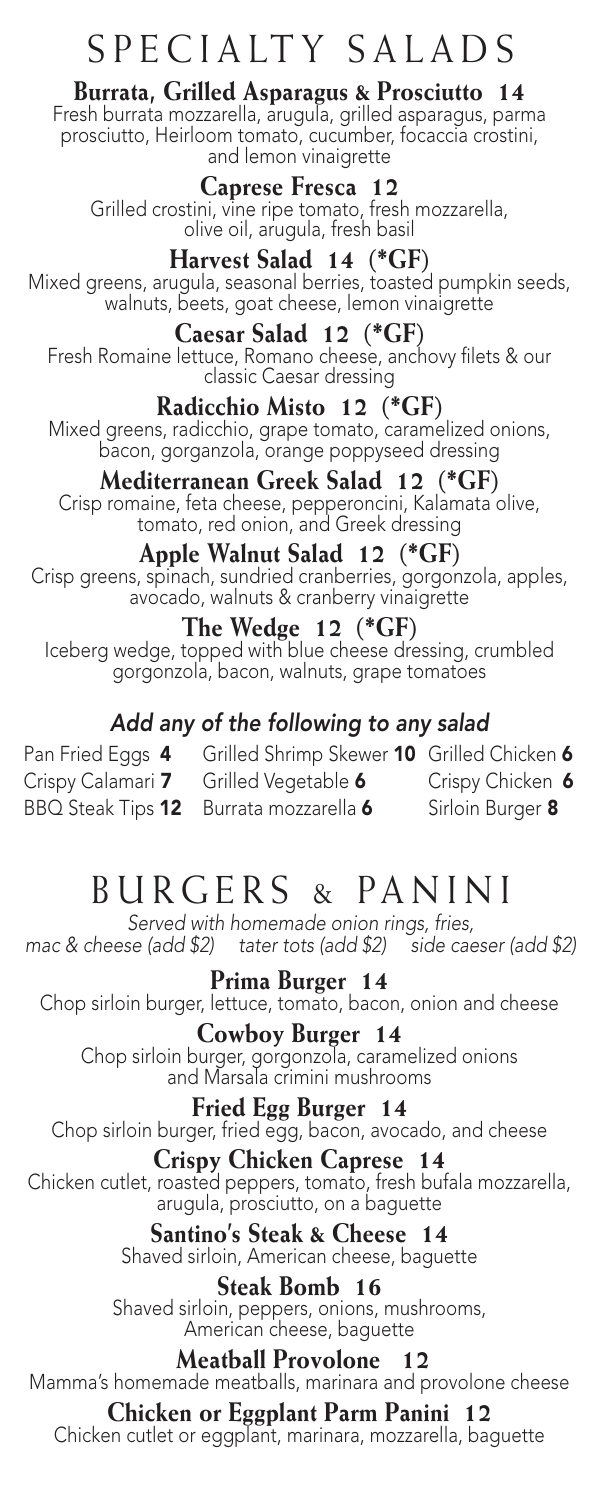### PASTA

#### **Ravioli Parmigiana 16**

Cheese ravioli simmered in a marinara sauce topped with mozzarella cheese

#### **Zucchini Noodle Puttanesca V/GF/GT 18**

Mushrooms, olives, garlic, crushed grape tomato, fresh plum tomato, basil, olive oil, capers, zucchini noodles

#### **Pasta with Meatballs or Sausage 14**

Ziti or linguini, choice of meatballs or sausage with sauce

#### **Gnocchi or Bombolini Giuseppina 16**

Fresh whole plum tomatoes sautéed with fresh chopped garlic, basil, tossed with mamma's handmade gnocchi or bombolini

#### **Pappardelle Alfredo 16**

Tossed in a light cream sauce with Romano cheese

#### **Tortellini Maria 16**

Fresh mushrooms sautéed with pancetta, prosciutto and spinach in a light cream sauce, tossed with tortellini and broccoli

#### **Seafood Di Mare 22**

Shrimp, clams, and mussels simmered in our plum and fresh basil tomato sauce, tossed with angel hair

#### **Lobster Ravioli with Shrimp 28**

Simmered with sundried tomato and scallion in a plum tomato sherry cream sauce

#### **Mac & Cheese 14**

#### **Lobster Mac & Cheese 30**

#### **Bolognese (Pappardelle/Bombolini) 18**

Fresh pasta tossed in a country tomato sauce with beef and<br>homemade sausage

#### **Mushroom & Spinach Risotto 18**

Baby spinach, portabella, oyster, and button mushrooms, shaved parmesan, scallions

#### **Fettuccini with Clams, Mussels & Calamari 20**

Fresh littleneck clams, mussels & calamari with fresh basil, garlic, tomato, scampi style or plum tomato sauce

#### **Butternut Ravioli 16**

Homemade butternut ravioli simmered with prosciutto & spinach in a sage brown butter sauce *(with grilled chicken add 8) (with shrimp add 10)*

#### **Fettuccini Carbonara with Grilled Chicken 22 (\*GF)**

Spinach, prosciutto, smoked bacon, peas, broccoli, Romano, light cream, fresh pasta, topped with a fried egg and grilled chicken

### **DESSERTS**

**Tiramisu 7 Chocolate Mousse 7 Limoncello 7 Cheesecake 7**

**Cannoli 5 Mini Cannoli 3 Flourless Chocolate 7 Molten Cake 8**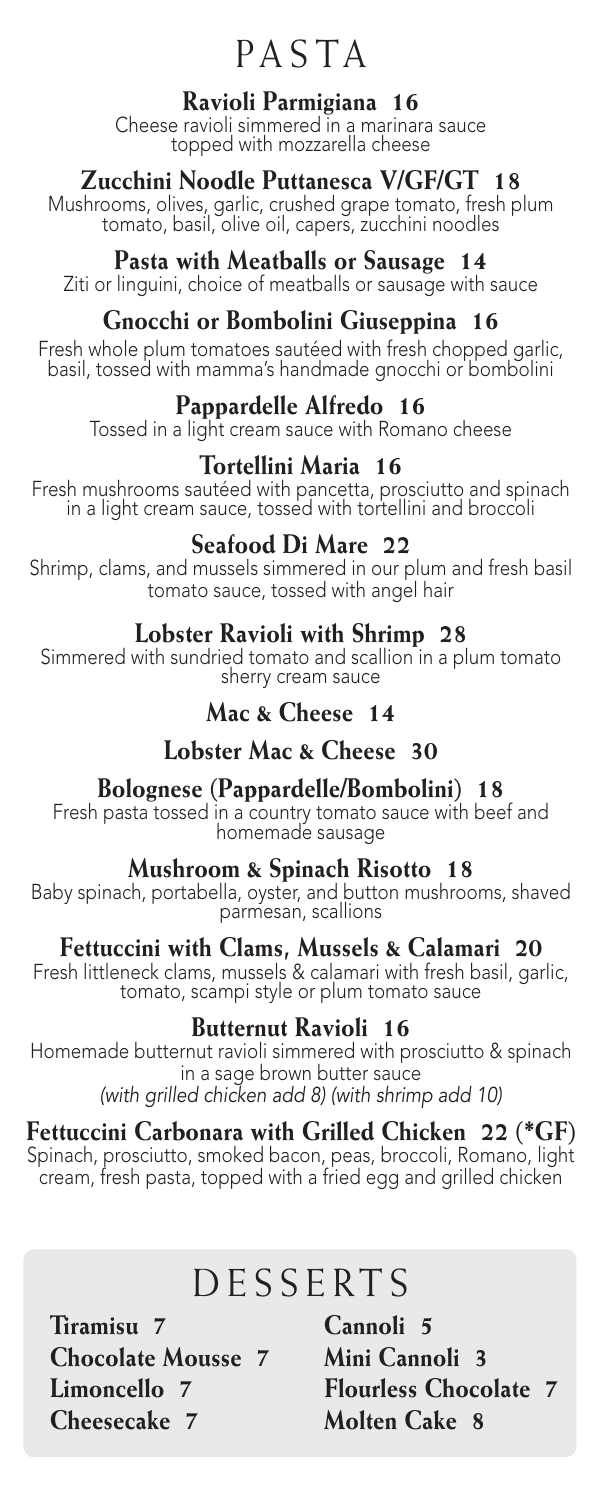## BUCKETS TO GO

*The personal bucket is a 64 oz container perfect personal size.*

### **\$9.99 ANY PASTA WITH ANY SAUCE**

#### **PICK A PASTA**

Penne Cavetappi Linguini Angel Hair

Tortellini +\$4 Fusilli +\$4 Ravioli +\$4 Gnocchi +\$4 Pappardelle +\$4 Rigatoni +\$4 Fettucinne +\$4

#### **PICK A SAUCE**

Marinara *(Garlic, fresh basil, crushed plum tomato)* Pesto *(Basil, romano, olive oil)* Alfredo *(Light cream, butter, eggs, romano cheese)* Pesto Cream *(Olive oil, romano cheese, fresh basil)* Amatriciana *(Onions, bacon, mushroom)* Puttanesca *(Kalamata olives, garlic, capers, mushroom)* Agli Olio *(Garlic, extra virgin olive oil, romano)* Cacciatori *(peppers, onion, mushroom)*

Bolognese *(homemade meat sauce) +\$3* Primavera *(Fresh vegetables, light cream, butter, romano cheese) +\$3* Vodka Cream *(Marinara, vodka, cream*) +\$3 Maria *(prosciutto, mushroom, broccoli, cream, romano) +\$3* Broccoletti Romano *(Garlic, white wine, butter, romano cheese, broccoli) +\$3*

Grilled chicken \$8 Add stir fry shrimp \$10 Add crispy chicken \$8

**ADD ON ADD A SALAD** Garden salad \$9.99

#### **SPECIALTY BUCKETS**

Toasted ravioli \$25 Chicken wings \$30 Chicken fingers \$25 Meatballs \$25

Tater tots \$25 Fried calamari \$30 Monster mozzarella sticks \$25 Biscotti \$20

### **DRESSINGS**

House Italian Poppy Seed

Black Pepper Parmesan add \$1.00 Creamy Gorgonzola add \$1.00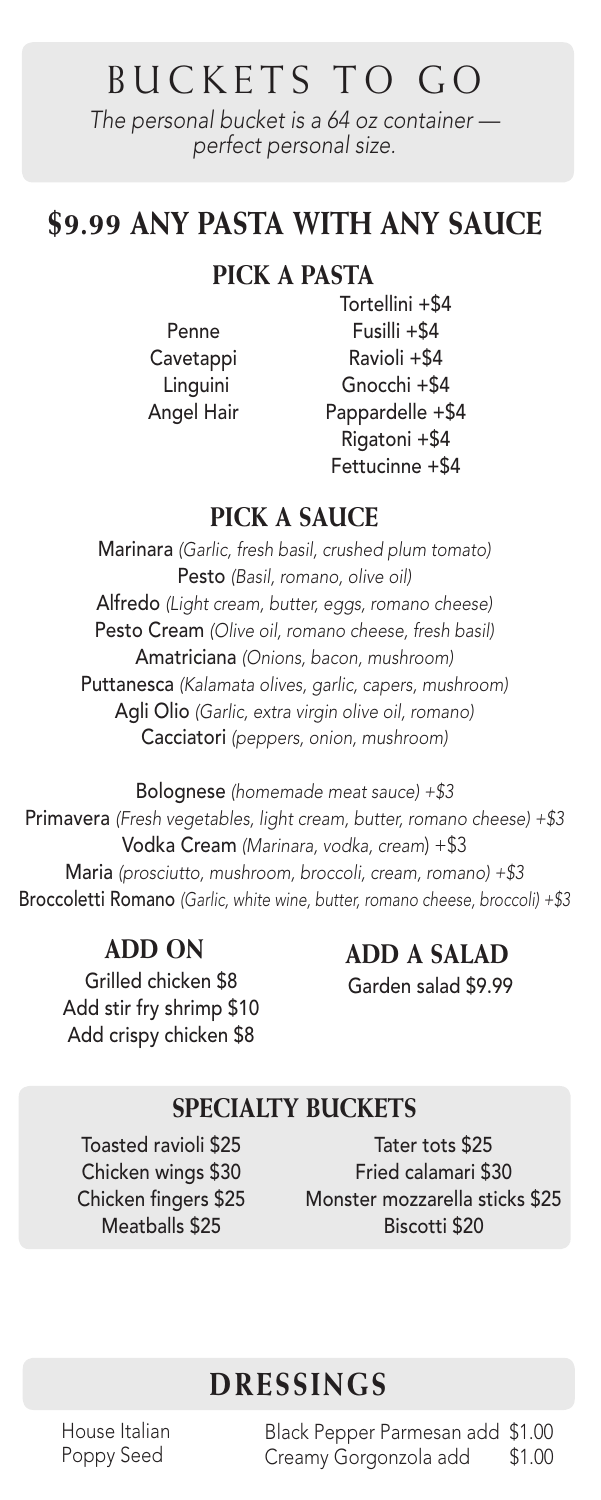#### CLASSICO *Served with side Salad*

#### **Amici**

#### **Chicken 22 • Veal 24 • Shrimp 26**

Sautéed with fresh vegetables in a light cream and pesto sauce tossed with tortellini

#### **Stella Bella**

**Chicken 22 • Shrimp 26**

Broccoli, sundried tomato, sugar snap, garlic, white wine, butter, bombolini, topped with romano

**Romano/Alfredo**

**Chicken 22 • Veal 24 • Shrimp 26** Chicken, veal or shrimp sauteed with broccoli, garlic, ziti, butter and white wine or alfredo sauce

#### **Veal Rustica with Wild Mushroom Ravioli 24**

Crimmini, portabella & button mushrooms, caramelized onions, chopped spinach, cognac and our veal reduction demi glaze

#### **Cacciatore with Angel Hair Chicken 22 • Shrimp 26**

Portabella mushroom, roasted tri pepper, caramelized onion, fresh basil, country plum tomato marinara, angel hair

#### **Parmigiana**

#### **Eggplant 18 • Chicken 22 • Veal 24**

Topped with our famous country tomato sauce, smothered with fresh mozzarella cheese tossed with ziti or linguini

#### **Marsala**

#### **Chicken 22 • Veal 24**

Button mushrooms, prosciutto in a Marsala wine butter sauce tossed with ziti or linguini

#### **Saltimbocca with Risotto**

#### **Chicken 22 • Veal 24**

Topped with prosciutto and fontina cheese, sautéed with button and crimini mushrooms in a white wine and mushroom demi glaze

#### **Limoncello**

#### **Chicken 22 • Veal 24 • Haddock 24 • Shrimp 26** Dipped in egg, pan fried, served in a lemon butter sauce, topped with capers, tomato & artichoke hearts, served with

broccoli fritti & potato

#### **Picatta**

#### **Chicken 22 • Veal 24 • Shrimp 26**

Sautéed with capers in a lemon white wine sauce tossed with angel hair

#### **Madiera**

#### **Chicken 22 • Veal 24**

Topped with eggplant & mozzarella cheese, mushrooms, artichokes, maderia wine with potato and vegetable

#### **Milanese with Caprese Chicken 22 • Veal 24**

Lightly breaded parmesan & panko crusted, pan fried, topped with arugula and caprese with lemon vinaigrette over wild rice

#### **Shrimp Scampi with Angel Hair 26 (\*GF)**

Shrimp in a garlic white wine scampi sauce tossed with angel hair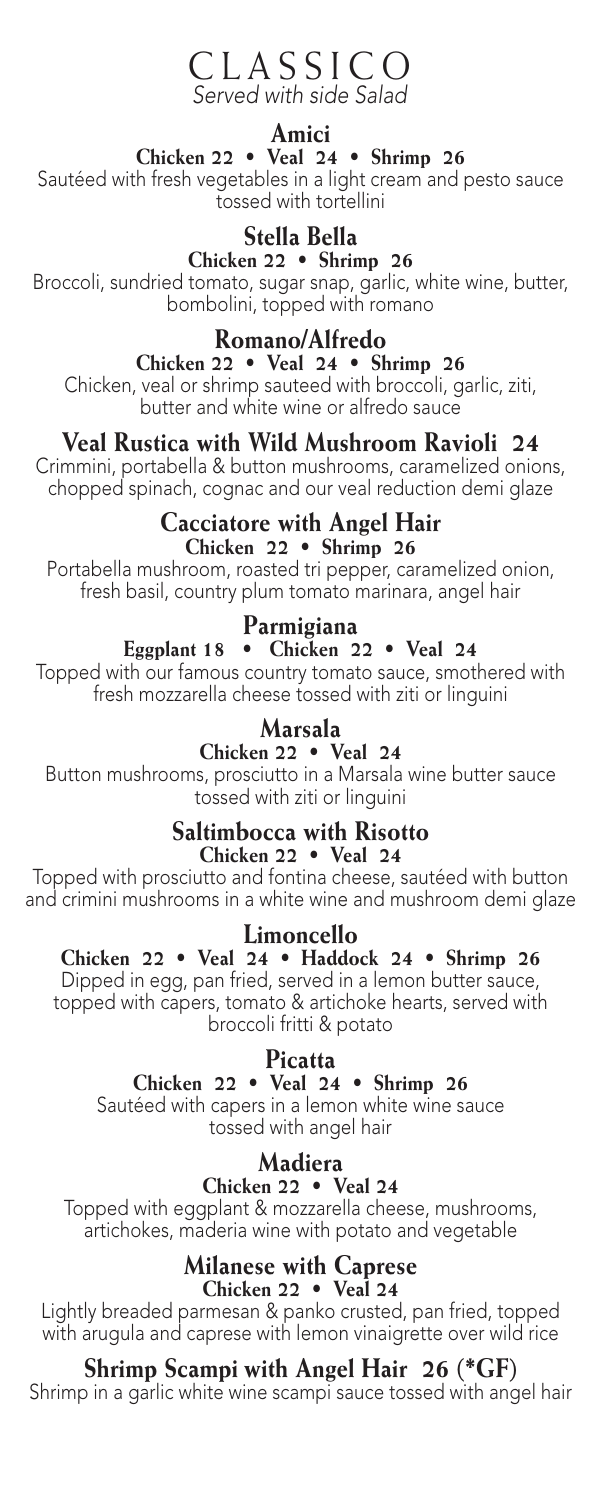#### SEA & GRILL *Served with side Salad*

**Barbecue Steak Tips 26 (\*GF)**

Marinated sirloin steak tips, potato & veg

**Fish and Chips 24** Fresh haddock battered & fried served with French fries and a side of tarter sauce

**Baked Haddock 24**

Fresh haddock brushed with herbs & seasoned crumbs, baked and served with potato & vegetable of the day

#### **Baked Seafood Casserole 30**

Shrimp, scallops, haddock, and lobster, topped with vegetable & crabmeat stuffing, served with potato & vegetable

#### **Seafood Newburg 30**

Lobster, shrimp, scallops & haddock, creamy newburg sauce, seasoned crumbs, oven baked, served with potato and vegetable

#### **Crab Crusted Haddock 24**

Pan seared, served with potato & vegetable of the day

#### **Crispy Salmon with Wild Rice 24 (\*GF)**

Fire kissed salmon topped with Heirloom tomato, cucumber, arugula and lemon vinaigrette, served with wild rice

#### **Grilled Salmon Picatta 24 (\*GF)**

Grilled salmon fillet, topped with lemon caper sauce with potato & vegetable

#### **Grilled Steak Tips & Mac N Cheese 26**

#### **Tips & Tips 26**

Marinated steak tips and bourbon turkey tips, potato & veg

#### **Grilled Chicken & Vegetables 22 (\*GF)**

Marinated chicken breast, grilled with fresh vegetables, portabella mushroom, wild rice blend

#### **Grilled Steak Tips and Sausage 26 (\*GF)**

BBQ steak tips, sweet Italian Sausage with peppers, onions, and mushrooms, served with potato

#### **Mix Grill 30 (\*GF)**

Sirloin steak tips, marinated chicken breast, turkey tips, served with grilled vegetables and wild rice or potato

### SIDE ORDERS

| Garlic Bread                                         |                | 8            |
|------------------------------------------------------|----------------|--------------|
| Garlic Bread with Cheese                             |                | 10           |
| Bruschetta Prima (Tomato & cheese)                   |                | 10           |
| Bruschetta Campagnia                                 |                | 12           |
| (Prosciutto, artichoke, tomato, cheese)              |                |              |
| Fries                                                |                | 6            |
| <b>Tater Tots</b>                                    |                | 8            |
|                                                      |                |              |
| <b>SIDES</b>                                         | <b>SM 160z</b> | $LG$ 32 $oz$ |
| Meatballs                                            |                | 12           |
|                                                      | 6              | 12           |
| Sausages                                             | 5              | 10           |
|                                                      |                | 10           |
| Potato of the Day<br>Vegetable of the Day<br>Risotto |                | 10           |
| Sauce                                                |                | 8            |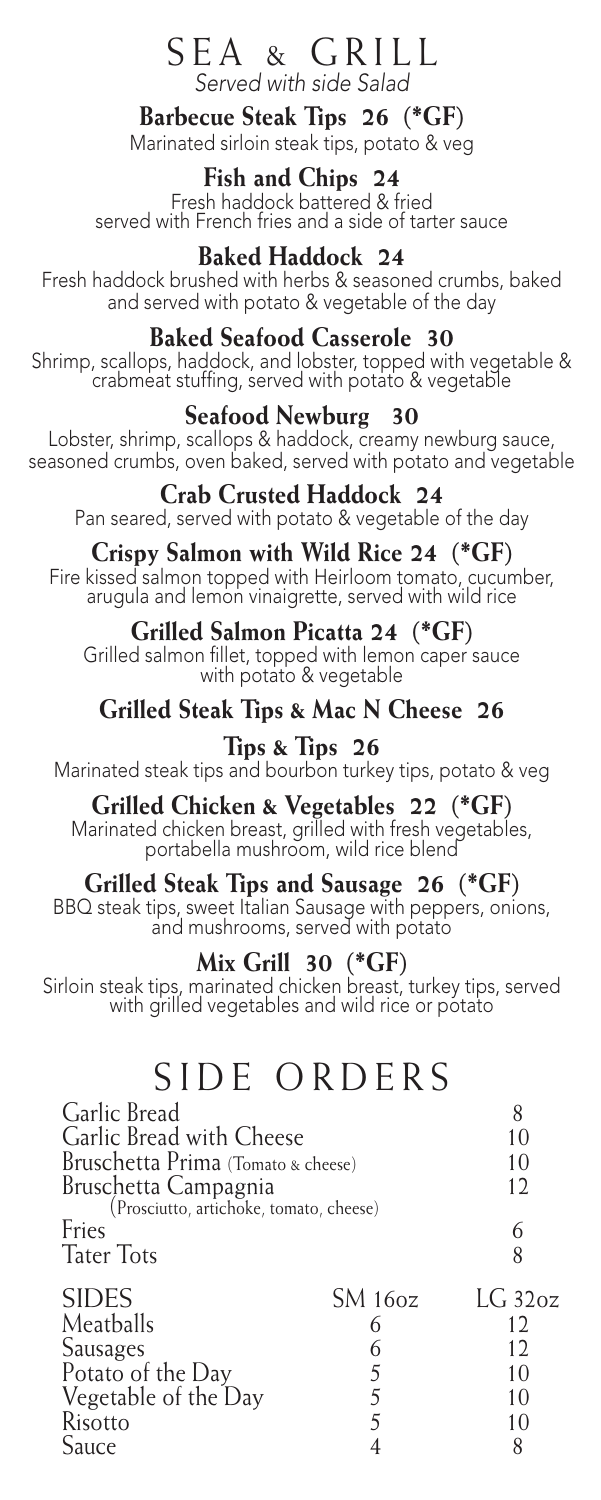## FAMILY PASTA

*Serves 4-6 people*

#### **Pasta with Meatballs or Sausages 26**

Combination of meatballs & sausages ~ **30**

#### **Bolognese 30**

Homemade rigatoni, pappardelle or tagliatelli tossed in a country tomato sauce with beef and homemade sausage

#### **Gnocchi Giuseppina 30**

Fresh whole plum tomatoes sautéed with fresh chopped garlic, basil, touch of cream, tossed with mamma's handmade gnocchi

#### **Tortellini Maria 32**

Fresh mushrooms sautéed with, prosciutto and spinach in a light cream sauce, tossed with tortellini and broccoli

#### **Pasta Primavera 32**

Fresh vegetables sautéed in a light cream sauce tossed with ziti or linguini

#### **Tortellini Amici 32**

Fresh vegetables sautéed in a light cream sauce tossed with fresh basil pesto and tortellini

#### **Stuffed Shells (8) with Meatballs or Sausage 30**

Stuffed Shells (8) with meatballs and sausage 32

#### **Ravioli With Meatballs or Sausage 28**

Combination of meatballs & sausages ~ **30**

#### **Lazy Man Lasagna 32**

Fresh ricotta, ground beef, tomato sauce, meatballs and fresh mozzarella tossed with lasagnette pasta

#### **Mac & Cheese 30**

Cavatappi pasta, four cheese sauce topped with panko crumbs

All Family dinners are served with salad and bread

### FAMILY GRILL

#### **Specialty Family Grill 75**

Bbq chicken, bbq steak tips, grilled shrimp, potato & vegetable

#### **BBQ Steak Tips 75**

2 LBS BBQ steak tips served with garlic mashed potatoes & vegetables

#### **Steak Tips & Sausage 65**

BBQ steak tips & sausage with peppers, onions, mushrooms, and potatoes

#### **Crazy Family Grill 75**

Sausage, turkey tips, steak tips and chicken, served with potato & vegetable of the day

#### **Grilled Chicken & Vegetables 46**

Marinated chicken breast, grilled with fresh vegetables, portabella mushroom, wild rice blend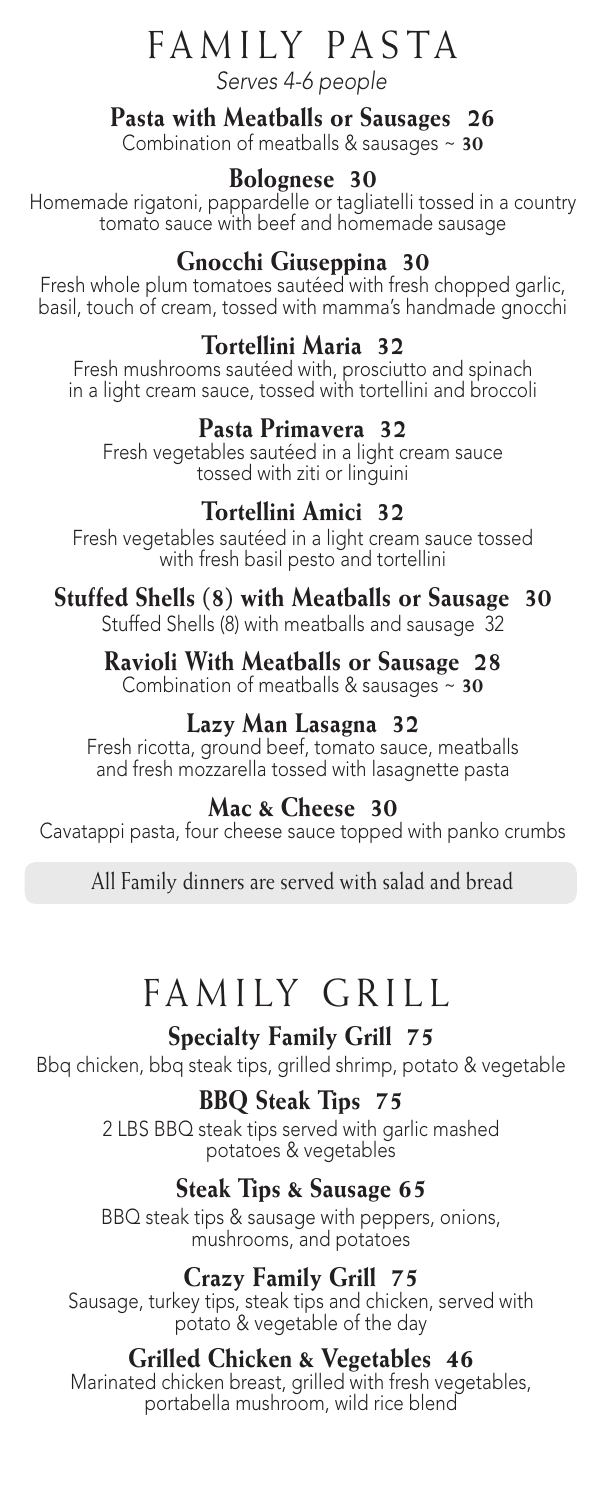### CLASSIC FAMILY STYLE *Serves 4-6 people*

#### **Chicken 38 • Veal 42 • Shrimp 44**

**Romano** Sautéed with garlic, white wine & butter tossed with broccoli

 **Madiera (add \$4)** Topped with eggplant & mozzarella cheese, mushrooms, artichokes, maderia wine

#### **Cacciatore**

Sautéed with peppers, onions & mushrooms in a marinara sauce

**Alfredo (add \$1)** Broccoli and chefs pasta tossed in a creamy alfredo sauce

**Primavera (add \$1)** Fresh vegetables simmered in a light cream sauce

**Chiara** Sautéed with mushrooms, artichokes, broccoli & lemon in a white wine sauce

> **Amici Tortellini (add \$3)** Fresh vegetables, light cream and pesto

**Marsala** Marsala wine, prosciutto, butter & broccoli

**Parmigiana Eggplant 36 • Chicken 38 • Veal 42** Topped with tomato sauce & mozzarella then oven baked

**Chicken & Eggplant Parmigiana Combo 42** Combination chicken and eggplant parmigiana over pasta

**Veal & Eggplant Parmigiana Combo 44** Combination veal and eggplant parmigiana over pasta

**Italian Combo 48** Chicken Cutlet Parmigiana (2), Veal Cutlet Parmigiana (2), Eggplant Parmigiana (2)

The above dinners are tossed with Chef's pasta of the day

### MAKE A SUBSTITUTION

| Substitute Tortellini Pasta              | \$6.00    |
|------------------------------------------|-----------|
| Homemade Pasta                           | \$6.00    |
| Substitute Ravioli                       | \$8.00    |
| Handmade Fusilli, Gnocchi or Orrechiette | \$6.00    |
| Family Caprese (upgrade)                 | \$20.00   |
| Family Caesar (upgrade)                  | \$15.00   |
| Family Mixed Greens (upgrade)            | \$15.00   |
| Family Greek Salad (upgrade)             | \$15.00   |
| Add sautéed chicken                      | \$10.00   |
| Add sautéed veal                         | \$12.00   |
| Add extra chicken cutlet                 | \$6.00 ea |
| Add extra yeal cutlet                    | \$8.00 ea |
| Extra Shrimp                             | \$4.00 ea |
|                                          |           |